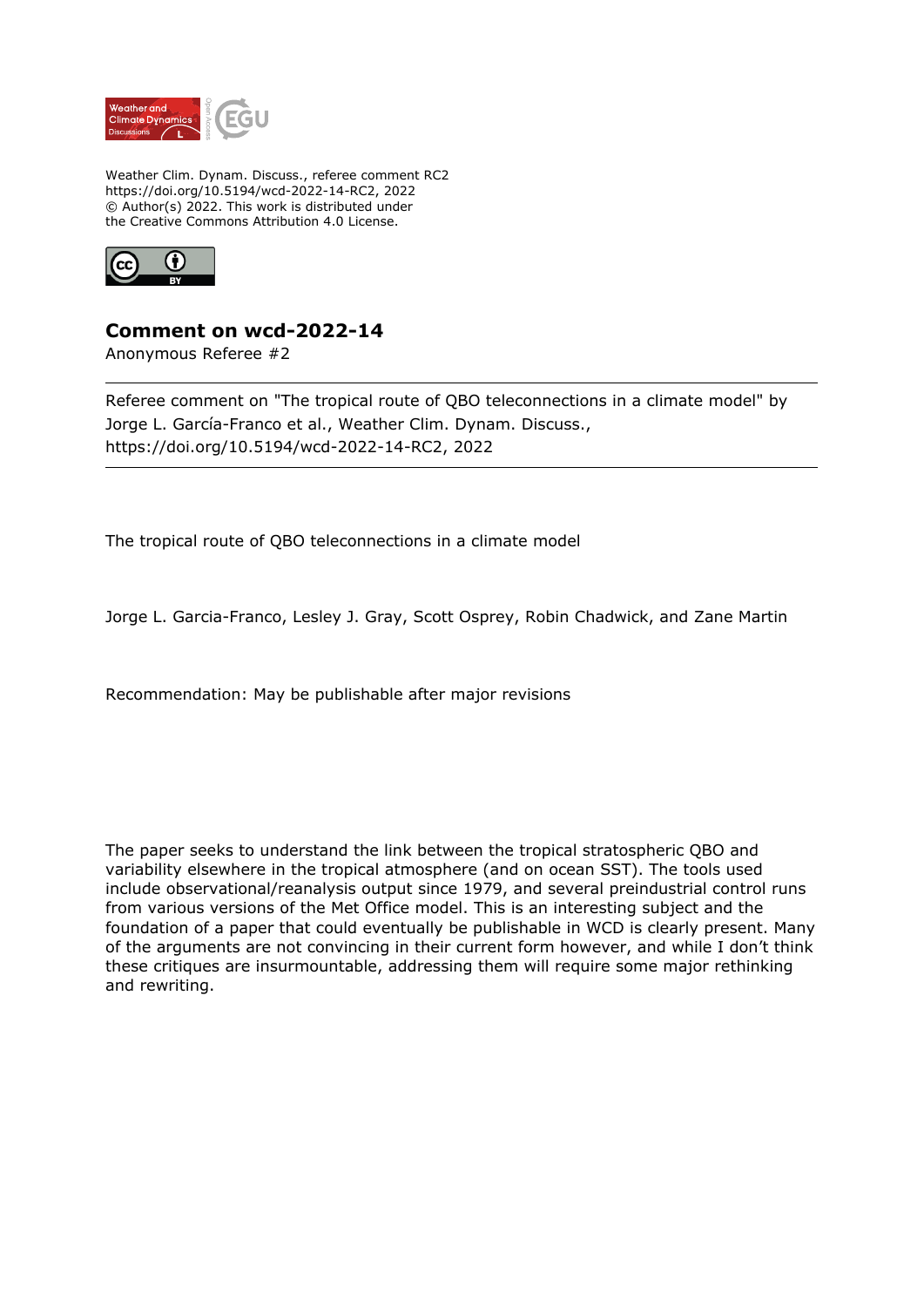My main criticism is that the authors argue there is a connection between the QBO and ENSO, but the evidence provided is not strong enough (and in this reviewer's opinion the authors' claims are actually incorrect). First, the observational period covered by this paper only begins in 1979, however high-quality radiosondes have tracked the QBO since ~1953, and reliable information on the ENSO state is available even earlier. Studies that have used the entirety of the observational record have reached an opposite conclusion of that reached by the authors. Specifically, in the period before 1979, there were more easterly QBO events simultaneous with El Nino. This has been noted by at least three papers (Garfinkel and Hartmann 2007, Hu et al 2012, Domeisen et al 2019), none of which were cited in this paper. The net effect is that the observed connection between ENSO and the QBO is non-stationary, and (cherry-) picking a limited subset of the full observational record can lead to misleading (and erroneous) conclusions. Over the entirety of the observational record (at least until 2018, the last year considered by Domeisen et al 2019), the correlation was essentially zero.

Second, the modeling evidence presented by the authors for a relationship between ENSO and the QBO is also misleading and perhaps wrong. The authors consider several different simulations from one model, however Rao et al 2020 (not cited) recently considered the connection between ENSO and the QBO in ~17 different CMIP5/6 models. Rao et al found that some models simulated a connection of the same sign as that found in this paper. However other models simulated an opposite effect. Notably, the two MetOffice CMIP6 models considered by Rao et al 2020 had opposite responses (their Figure 11n and 11r). The multi-model mean effect was essentially null in Rao et al 2020. Thus, it is conceivable that the MetOffice models examined in this study do indeed simulate a connection between ENSO and the QBO, however this relationship does not appear to be generic, and future work is needed to unravel the causes of model disagreements.

The net effect of these criticisms is that I don't think it is particularly informative or meaningful to study the tropical atmospheric response to the QBO unless and until the ENSO signal has been regressed out. The authors indeed do perform such a regression, and they also additional examine ENSO neutral years only, which is great! But the analysis earlier and also later in the paper is suspect to this reviewer. Stated another way, the authors themselves note that the observed response to the QBO depends sensitively on whether neutral ENSO only is examined, so why even show the observed response before removing the ENSO influence?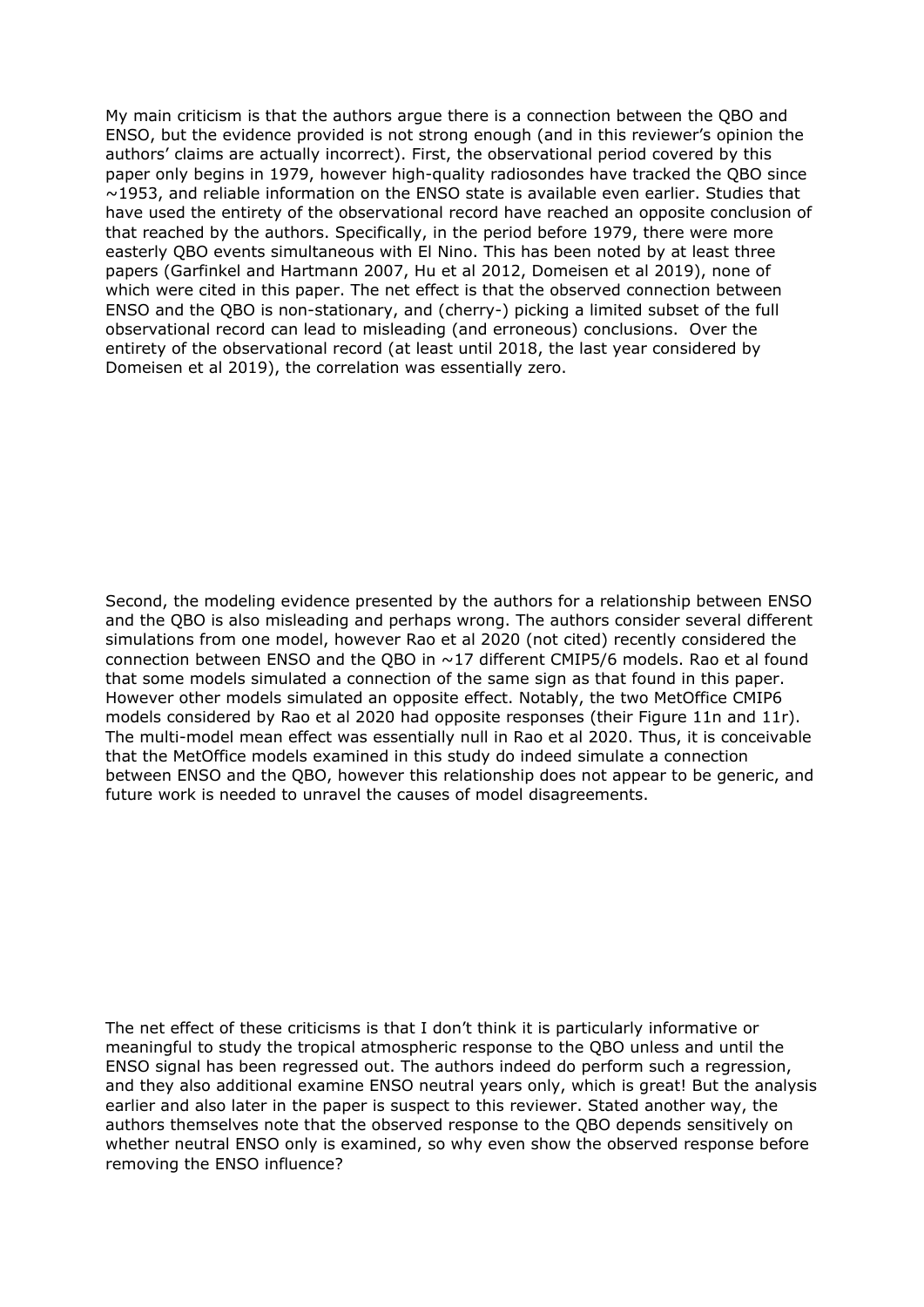My suggestion is to focus on the results where ENSO is "removed" much more or exclusively (as they do indeed contribute to the scientific discourse), and significantly shorten the rest of the paper. At the very least, the discussion of the figures 1,2, 3, 7 needs to be rewritten.

Finally, Rao et al 2020 also consider the response of OLR and precip to the QBO with the ENSO signal regressed out, and find a wide range of responses across the models. Particularly perplexing to this reviewer is that Figure 7n/8n and 7r/8r of Rao et al consider the OLR and precip response in two different versions of the Met Office models, and find if anything opposite results. The present paper focuses mainly on the higher resolution runs which were not analyzed by Rao et al, however the authors should include in the supplemental material additional figures for the other model versions for most of the figures in the paper.

Specific comments:

My general comments mentioned four very relevant papers that appear to have not been cited. Please add them as appropriate throughout the manuscript.

The authors attempt to remove an ENSO influence throughout by forming eQBO and wQBO composites during ENSO neutral years only. Note that this doesn't guarantee that the mean ENSO index during the wQBO and eQBO composite are actually identical.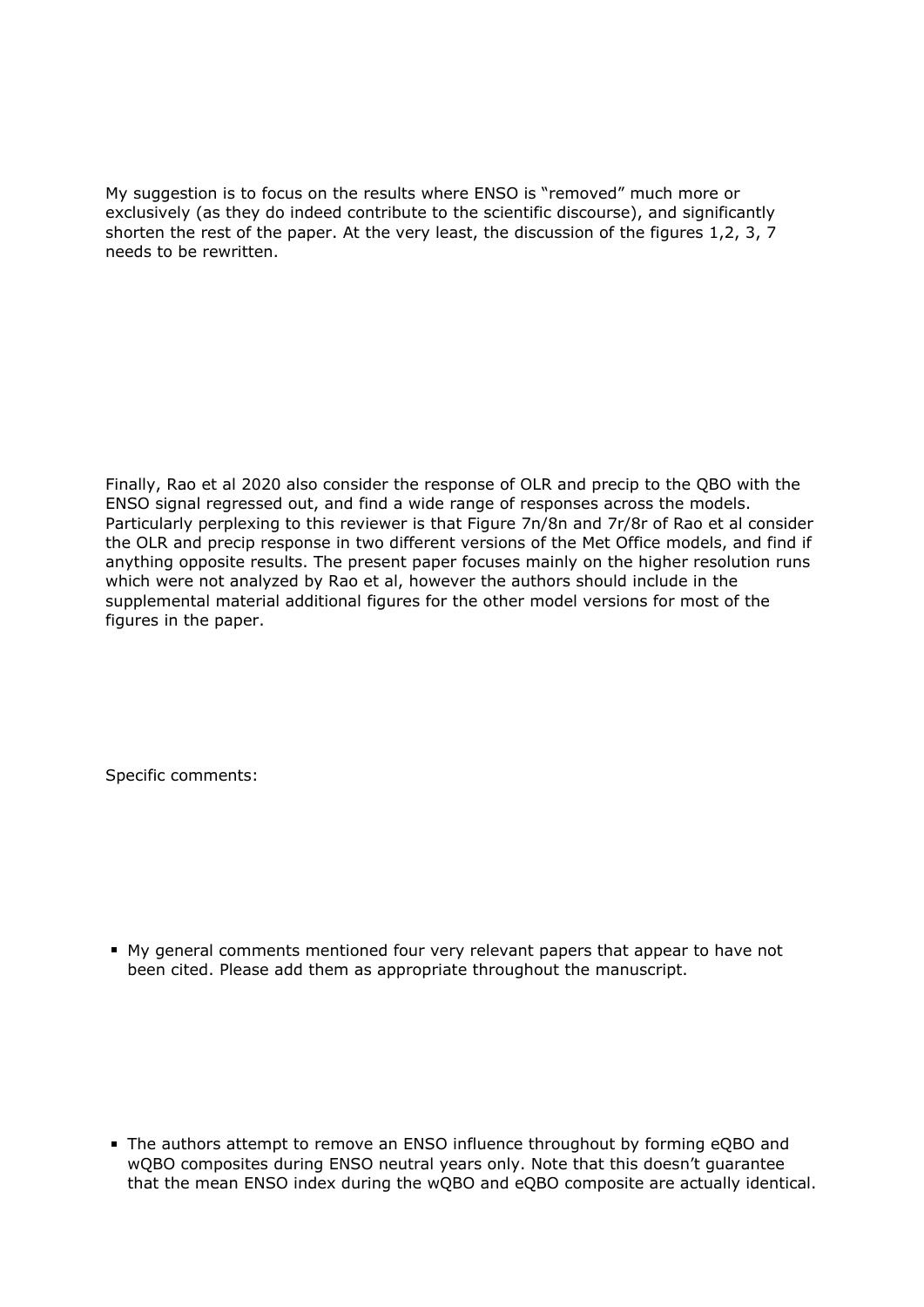Can the authors compute the mean of the Nino3.4 index for these composites, in order to confirm that any ENSO influence is removed?

An ENSO index can be removed also by linear regression, e.g., linearly regressing out variability associated with the Nino3.4 index, as done in figure 5. The authors seem to prefer to examine neutENSO conditions instead. There are pros and cons for both methods, and it would be worth noting in the text if results are different for either method of attempting to remove the ENSO influence.

Comments on specific lines/figures/tables (mainly on the first half of the paper, as I will likely review the revised version again):

Line 55 add Rao et al

Line 69 the the

Figure 1, 4, and 8: This figure looks fairly different from figure 8a, 8n, and 8r of Rao et al. Particularly perplexing is that 8n and 8r of Rao et al, which focus on two different versions of MetOffice models, do not agree with each nor with any of the panels here as best as I can tell. There are certainly many methodological differences between the studies (whether/how ENSO is removed, the season analyzed, historical vs. PI control), but if the results are so sensitive to these choices then the overall effect may not be particularly robust.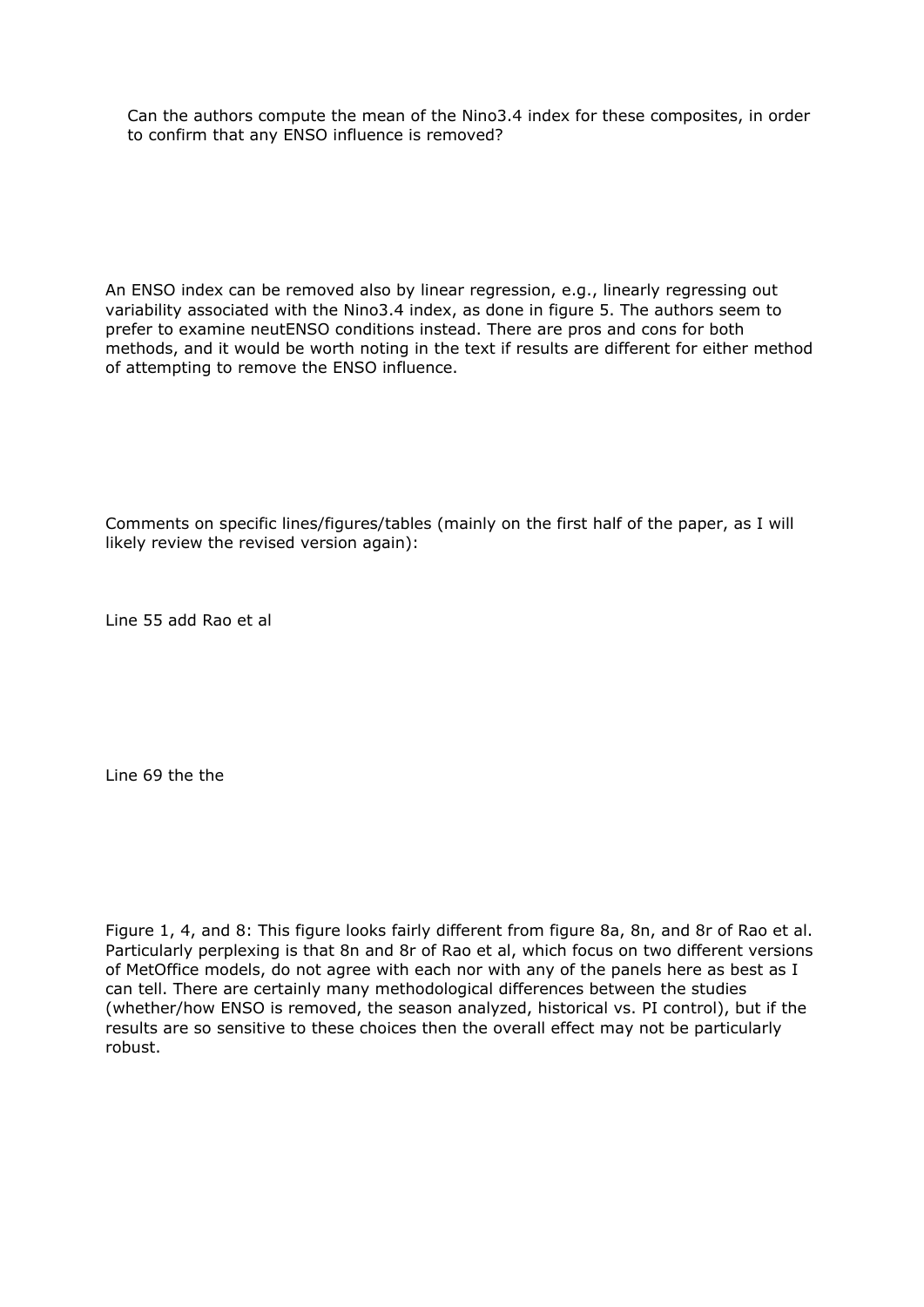Line 184-185, 250-270 see my general comments about the ENSO-QBO relationship. These sentences are not representative of the entirety of the published literature or other runs of the model used in this paper.

Figure 3: please use as much as possible of the 1953-2022 period for the observational composites. I expect the resulting figure to be rather different to what is shown here, which will necessitate a rewrite of the accompanying text.

Table 1: please add the other model versions to this table

Section 3.4: Garfinkel and Hartmann 2011 (already cited) discuss changes in convective precipitation and OLR over monsoon regions and the ITCZ in response to the QBO with fixed SSTs. Note that Garfinkel and Hartmann 2011 also performed some targeted experiments in which the QBO profile nudged towards was modified (line 409).

Section 3.4: Hu et al 2012 discuss Walker circulation changes in response to the QBO.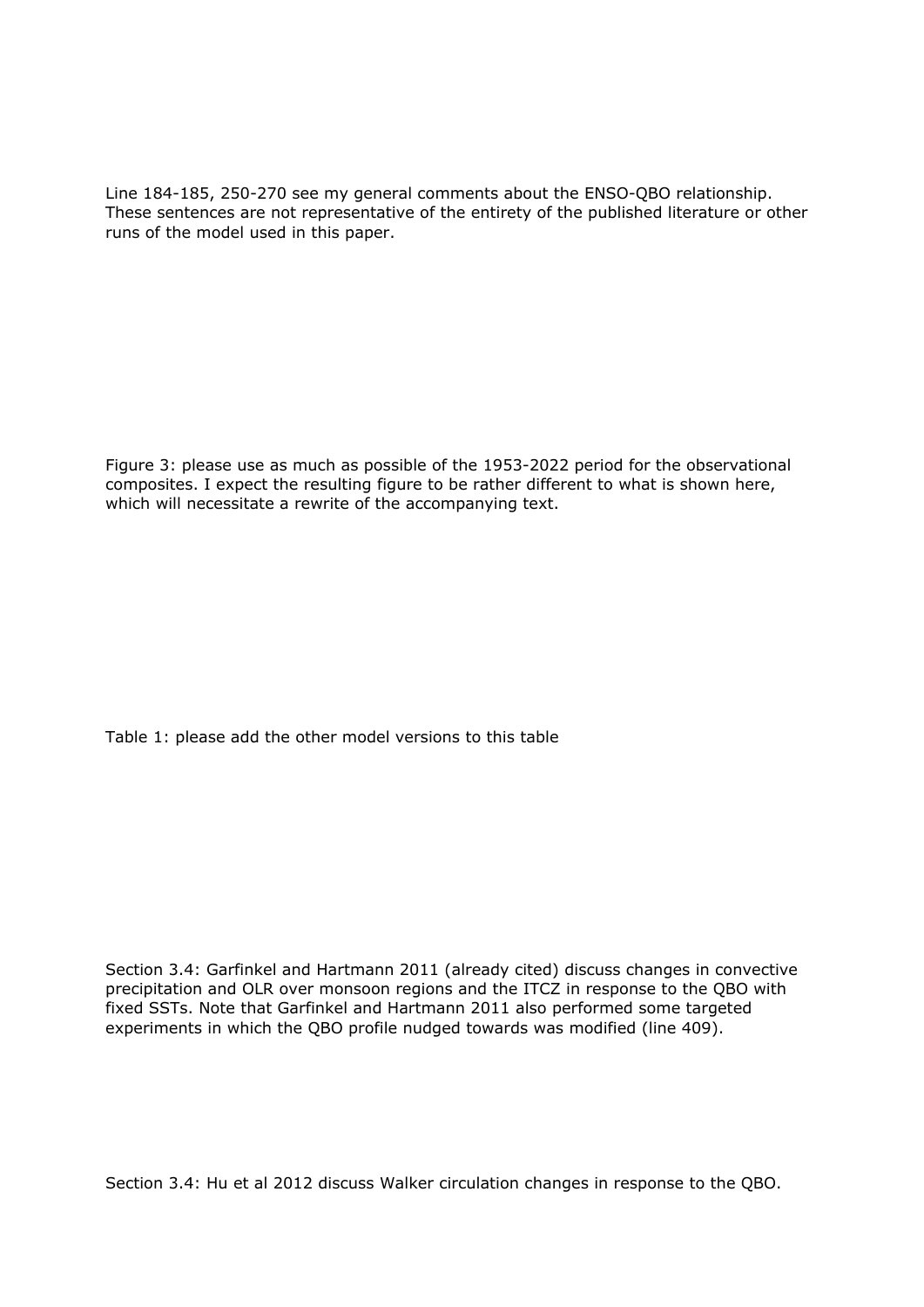Please include in your discussion.

Figure 11 caption discusses panels g and h, which don't appear to exist.

Rao, J., Garfinkel, C. I., & White, I. P. (2020). How Does the Quasi-Biennial Oscillation Affect the Boreal Winter Tropospheric Circulation in CMIP5/6 Models?, Journal of Climate, 33(20), 8975-8996.

Hu, ZZ., Huang, B., Kinter, J.L. et al. Connection of the stratospheric QBO with global atmospheric general circulation and tropical SST. Part II: interdecadal variations. Clim Dyn 38, 25–43 (2012). https://doi.org/10.1007/s00382-011-1073-6

Domeisen, Daniela IV, Chaim I. Garfinkel, and Amy H. Butler. "The teleconnection of El Niño Southern Oscillation to the stratosphere." *Reviews of Geophysics* 57, no. 1 (2019): 5-47.